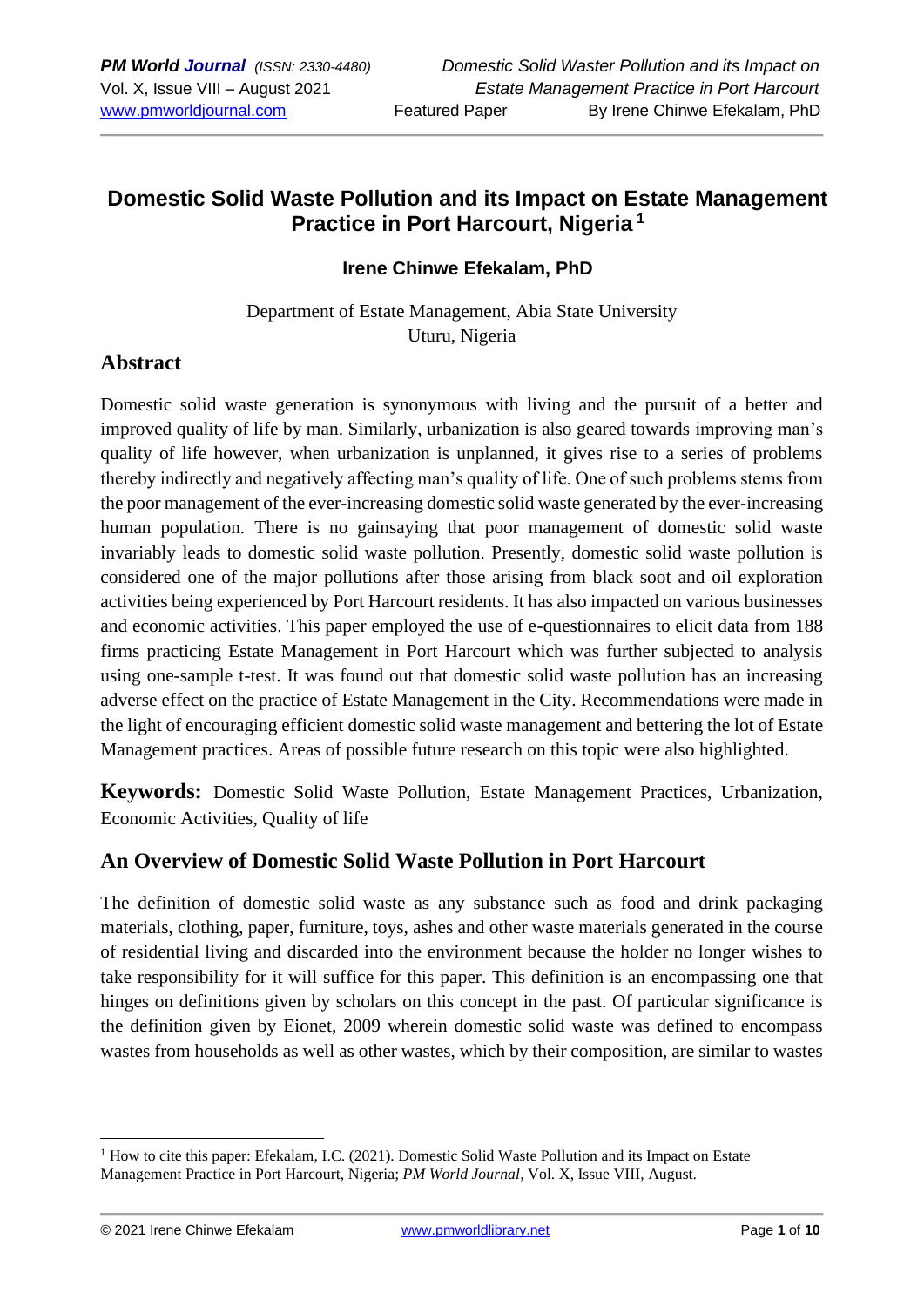from households. These wastes are generally regarded as garbage and rubbish originating from residential buildings.

When discarded into the environment, domestic solid waste could either go unnoticed with no striking impacts or noticeable with striking impacts. Domestic solid waste discharged into the environment usually goes unnoticed and of minimal impact in developed climes where adequate measures have been put in place for the collection, transportation, storage, recycling and ultimate discarding – this is regarded as an effective and efficient domestic solid waste management and is aimed at keeping our residential surroundings and by extension, the environment clean and safe from the harmful effects of domestic solid waste. It is perhaps against this backdrop that Gbekor, (2003) described domestic solid waste management as involving the processes of collection, storage, transportation and disposal of domestic solid waste.

Domestic solid waste management is therefore a network of coordinated activities geared towards protecting and safeguarding public health against waste-related hazards and risks. It further helps to maintain a balanced ecosystem through the intentional preservation of the natural environment and its resources and in so doing, preserving the aesthetics of the area. This is not the case in Port Harcourt where domestic solid waste has been known to cause various nuisance and impact adversely on the environment, peoples and businesses. The reason being that domestic solid waste is not efficiently and effectively managed hence has resulted to pollution. In a report on domestic solid waste situation in Lagos and Port Harcourt, Adelegan, (2004) stated that abysmal domestic solid waste problems abound in these cities where streets, open spaces and marketplaces are filled with domestic solid waste materials. It is a common sight in Port Harcourt to observe the indiscriminate accumulation of domestic solid waste in drains, roads, intersections, street corners and open spaces thereby reducing the quality of life and disrupting the operation of other businesses and public services. This according to Adelegan, (2004) describes domestic solid waste pollution.

Domestic solid waste pollution occurs when adequate and efficient processes are not in place for management of this waste. With increasing human population occasioned by urbanization, the quantum of domestic solid waste generated in a city is bound to increase. When increasing human population is not preceded by planned urbanization to cater for the needs of this increasing population which include efficient domestic solid waste management, there are bound to be various disconnect in the system one of which is domestic solid waste pollution. The rapid, unplanned and uncontrolled urbanization of cities in developing countries has given rise to a wide range of physical, environmental, social and economic problems. This is particularly challenging in Nigeria as these problems affect not just the State and its citizens but also the various businesses and means of livelihood of the people. One of such problems evident in Port Harcourt is domestic solid waste pollution.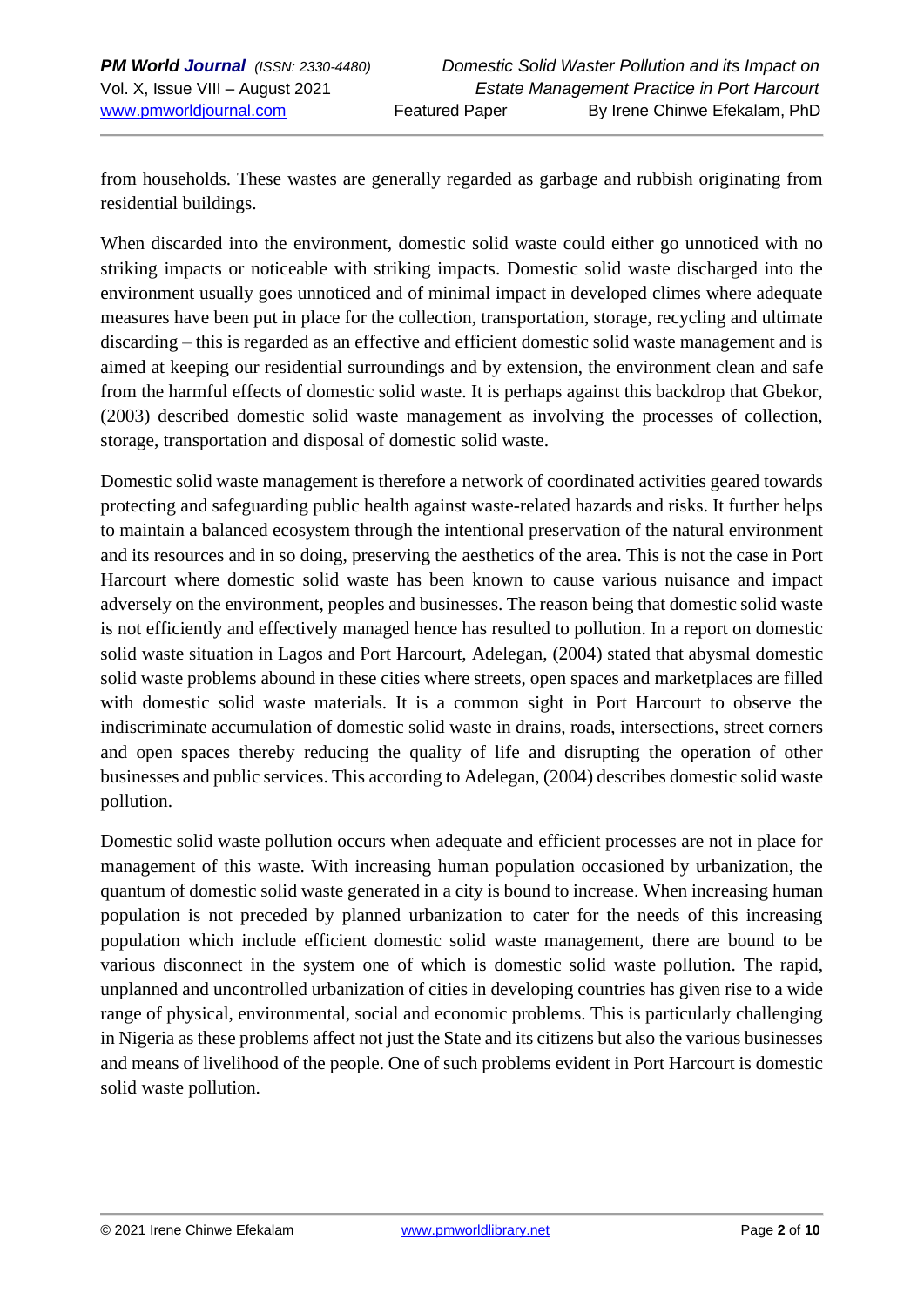### **An Insight into Estate Management Practices**

Estate Management practice is varied and includes Landed Property Valuation and Investment Advising, Land Use Planning, Real Estate Management and Agency. It also covers such aspects as Feasibility and Viability Appraisals, Project Management, Land Development, Reform and Settlement, Facilities Management and offering of Land Policy Advisory Services (Hemuka, 2002).

Valuation and Investment Advising giving professional advice on the value of real property investment based on an Estate Surveyor and Valuers' determination of the monetary worth of the real property by forecasting all benefits accruable from the investment and then discounting or capitalizing appropriately.

In carrying out his Land Use Planning practice, an Estate Surveyor and Valuer is expected to facilitate the development of plans that are capable of realization as his expertise is essential in the preparation of planning and design briefs.

In carrying out the twin practice of Real Estate Agency and Management, an Estate Surveyor and Valuer is expected to carefully study and interpret the real estate market in order to be well equipped to sell, let/lease, acquire/purchase and generally manage interests in real property on behalf of his client. Facilities Management practice also require similar skills and knowledge.

The Feasibility and Viability Appraisal practice puts the Estate Surveyor and Valuer in a position where he not only determines the possibility of embarking on a proposed real estate investment and whether or not such an investment will be worthwhile, but he also studies real property market indicators and may be required to liaise with other professionals in order to give water-proof advice on real property development, redevelopment or investment.

In carrying out his practice of Project Management and Land Development, the Estate Surveyor and Valuer aims to bring about new real property developments in order to satisfy the accommodation needs of the people – this he does in conjunction with other professionals in the built industry. Likewise, in Land Reform and Settlement practice, the Estate Surveyor and Valuer acts as a middleman between government and the people to actualize land reform goals and resettlement plans.

Since real property development occurs on land, policy advice from the Estate Surveyor and Valuer is usually inevitable. The central resource here is land and buildings – this brings to core the relationship between Estate Management practice and domestic solid waste pollution. In the words of Akujuru (2003), the Estate Surveyor and Valuer practices his profession in the contemporary Nigerian society beset with multifaceted problems. He classified these problems into structural and societal problems. While the structural problems take root from the training of the Estate Surveyor and Valuer which is by no means comprehensive, the societal problems emanate from the fact that as part of the society, the activities of Estate Surveyors and Valuers are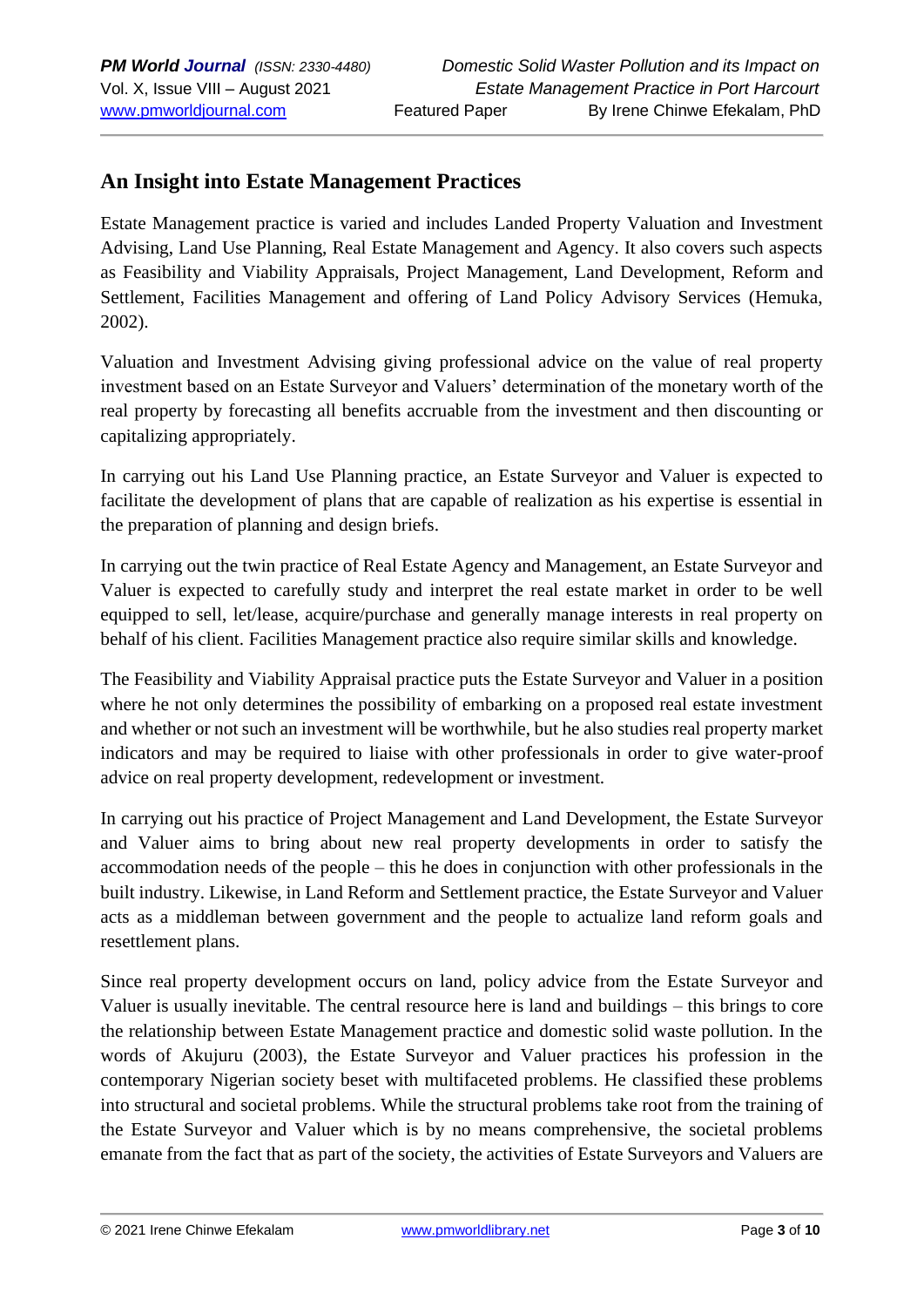influenced by the happenings in the society at large. The discussions in this paper center on the societal problems of domestic solid waste pollution. It is certain that issues that affect land and buildings also affect the practice of Estate Management as it is wholly based on land and buildings.

# **A Theoretical Review of the Effects of Domestic Solid Waste Pollution on Estate Management Practice**

Over the years, scholars have carried out research on the effects of solid waste pollution on various aspects of the environment and human health. Kumar and Prakash, (2020) agreed that domestic solid waste pollution impacts mainly on land, air and water thereby questioning the very survival of human and animal life. They went further to assert that this pollution affects air quality thereby causing acute and chronic respiratory disorders and lung damage in humans in the same way it affects water quality leading to diseases such as malaria, diarrhea and cholera. The 2017 Global Climate Report has it that decomposing domestic solid waste creates harmful greenhouse gases leading to high temperatures, extreme weather conditions and global warming. Ifeoluwa (2019) went further to assert that solid waste pollution in Nigeria leads to significant and rapid environmental degradation making life unbearable for residents.

Estate Management practice is geared towards delivering quality services in order to achieve client satisfaction (Nwanekezie, Efekalam and Diala, 2016). The trio affirmed that a Firm's requirements of client satisfaction are the internally based processes, components, standards and criteria that a firm tries to achieve. The study found out that clients though not necessarily dissatisfied with the services of Estate Surveyors and Valuers were however limited in their choices by virtue of location particularly closeness to dumpsters.

Estate Management practice are affected by several factors such as income level of households (Efekalam, 2016), several contemporary input resources like machinery and equipment input resources, these input resources according to Agwu (2009) are by no means exhaustive as there are possibilities that other "unknown" factors could also affect Estate Management practice. Agwu (2009) foresaw the effect of some likely unknown factors on Estate Management practice perhaps, domestic solid waste pollution could be seen as one of those unknown factors considering the effects this is having on businesses, towns in particular and the country as a whole.

## **Gap in Literature**

So much work has been done on the effects of solid waste pollution on the environment - water and air quality precisely – (Adelegan, 2004; Elionet, 2009; Gbekor, 2003). Several scholars have also looked at the effect of solid waste pollution on human health – (Kumar and Prakash, 2020). Agwu, (2012) considered the issues and challenges of solid waste management practice in Port Harcourt City, Nigeria. In his work, he tried to consider the various factors militating against efficient solid management.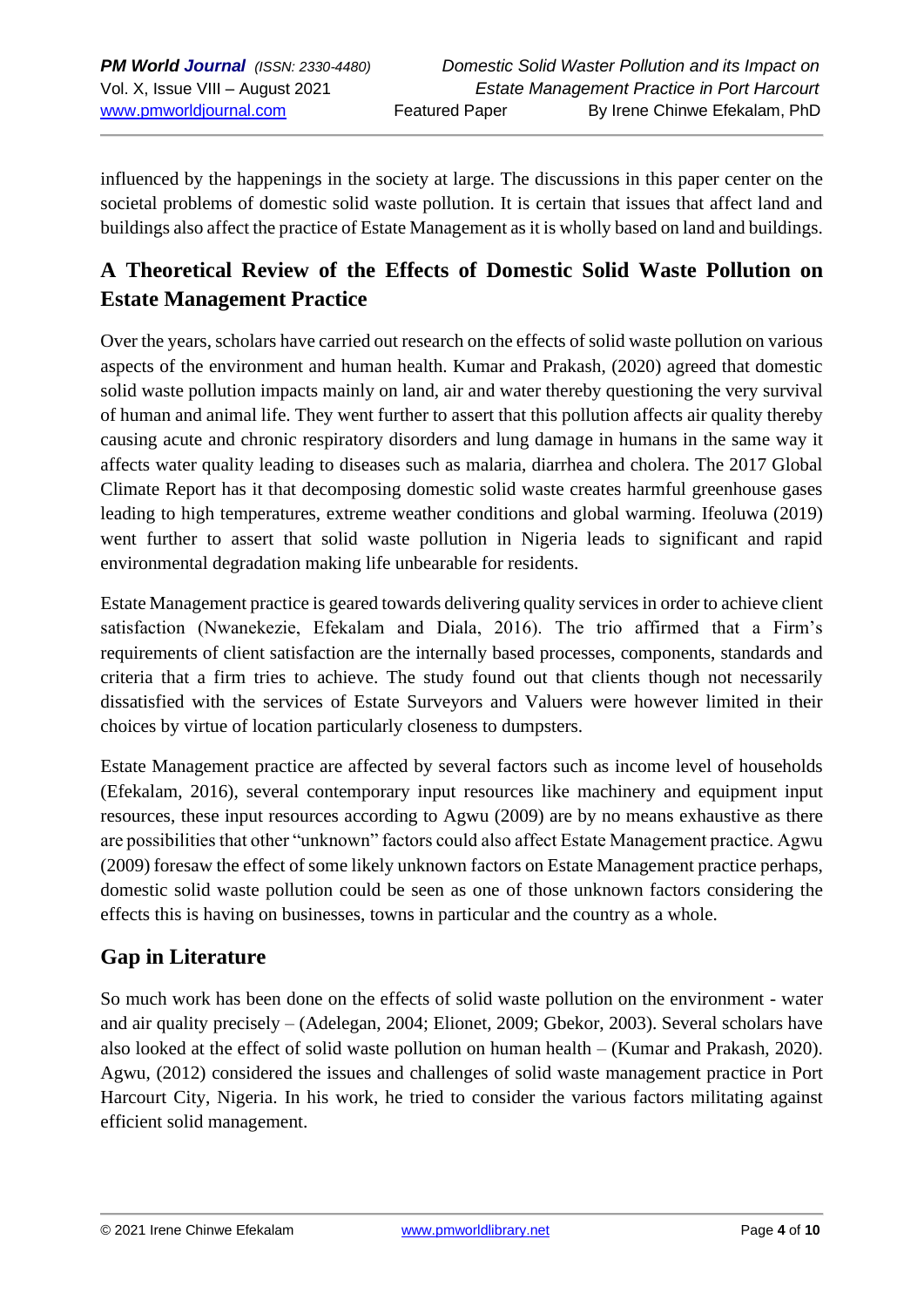In what appeared to be a drift, Oluyemi, Inah and Odunsi, (2017) revealed a link between increased domestic solid waste generation and poor management in increase in household income and size. This study tried to establish a linkage between poor domestic solid waste management which ultimately leads to pollution on the twin forces of urbanization and urbanization. This goes to support the submission of Efekalam and Diala (2017).

In view of the widespread pollution problems in the country especially those occasioned by domestic solid waste, Egbu and Okoroigwe (2014) carried out a study to examine the processes of informal collection of household solid waste in three towns of Anambra State, Nigeria. This study revealed the patronage of the informal sector, shabby involvement of the private sector and total failure of the public sector in solid waste collection and management.

However, none of the reviewed works has attempted to investigate the effects of domestic solid waste pollution on Estate Management practice. Since the practice of Estate Management is based on land, it is very likely that any act or thing that affects land, affects the practice just as everything that affects the practitioner (i.e the Estate Surveyor and Valuer) also affects the practice. It is on this premise that this paper provides a timely overview of the impact of domestic solid waste pollution on Estate Management practice in Port Harcourt. Herein lies the gap which this paper seeks to fill.

## **Methodology**

This work investigated the effects of domestic solid waste pollution on Estate Management practice in Port Harcourt. It started by extensively reviewing literature on the effects of domestic solid waste pollution from where it was discovered that despite the existence of several works on solid waste pollution, none of those works sought to investigate the effects of domestic solid waste pollution on Estate Management Practice in general and in Port Harcourt specifically. Most reviewed literature laid emphasis on studying the effects of solid waste pollution on air quality, water quality and human health.

Relying on the advantages inherent in the use of mixed-methods research design which allows for combined quantitative and qualitative analytical methods in any given work, mixed-methods research design was adopted by the researcher. In doing this, an e-questionnaire was developed using the Google Form. After the usual reliability and viability test, the e-questionnaire was directly administered to all 188 practicing Estate Management firms in Port Harcourt. Thus the population of study equals the sample frame.

Using the snowballing technique, the e-questionnaire were sent through social media mainly Whatsapp and email to respondents. Returned questionnaire numbered 162 representing about 86% return rate. This questionnaire return rate is considered adequate and representative as it surpassed the 65% rate which is generally considered valid. The e-questionnaires distributed to respondents contained questions to elucidate if actually domestic solid waste pollution has effects on Estate Management practices in similar ways as it does on the environment and health as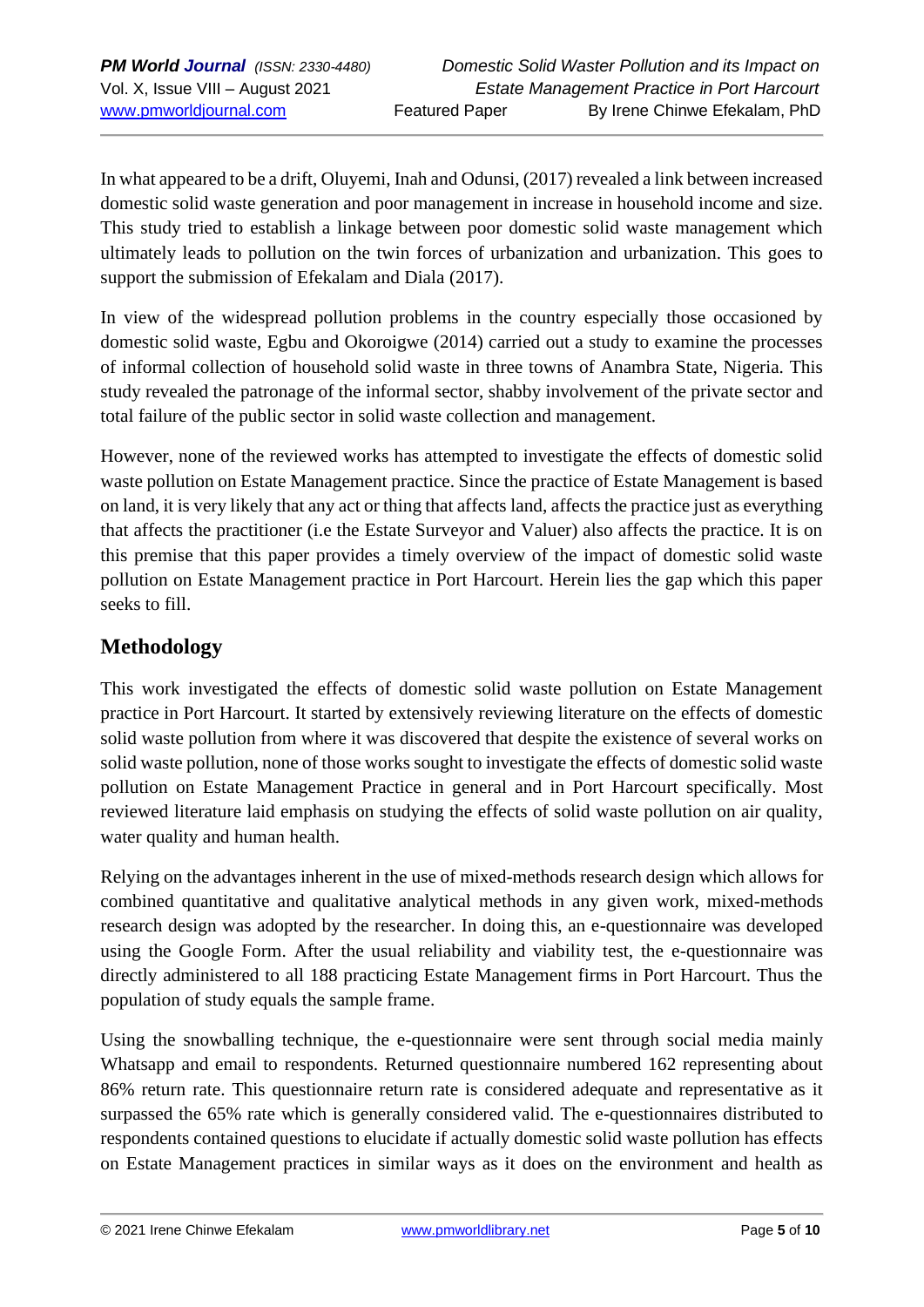revealed by literature review. Data generated were further analyzed using One-Sample T-test at a 0.05 confidence level. The results of the analysis backed up with literature review informed the outcome from this study and conclusions thereof.

## **Data Analysis and Results**

Three hypotheses were formulated flowing from the aim and objectives of this study. They are:

Ho1 – There exist no significant relationship between Estate Management practice and domestic solid waste pollution in Port Harcourt

Ho2 – Domestic solid waste pollution is known to impact only on health and the environment

Ho3 – Domestic solid waste pollution impacts only on undeveloped land hence does not affect developed land

The table below shows the results obtained from testing these hypotheses for acceptance or rejection using the One Sample T-test at a 0.05 confidence level:

|                  | Test Value = $0$ |     |                  |                 |                       |        |
|------------------|------------------|-----|------------------|-----------------|-----------------------|--------|
|                  |                  |     |                  |                 | 0.05 confidence level |        |
|                  | t                | Df  | $Sig.(2-tailed)$ | mean difference | Lower                 | Upper  |
| H <sub>0</sub> 1 | 93.149           | 162 | .000             | 4.23827         | 4.1487                | 4.3278 |
| H <sub>0</sub> 2 | 96.960           | 162 | .000             | 4.19134         | 4.1062                | 4.2764 |
| H <sub>0</sub> 3 | 78.929           | 162 | .000             | 4.12996         | 4.0270                | 4.2330 |

#### **Table 1 – One-Sample T-test**

Source: SPSS, Version 22

Inferring from the table above, all three null hypotheses were rejected thus giving room for accepting their corresponding alternate hypothesis. Consequently, it is correct to say that a significant relationship exists between Estate Management practice and domestic solid waste pollution ( $t=93.149$ ;  $p<0.05$ ) as such domestic solid waste pollution does not impact only on the environment and health (t=96.960;  $p<0.05$ ) but impacts on developed land just as it impacts on undeveloped land ( $t=78.929$ ;  $p<0.05$ ).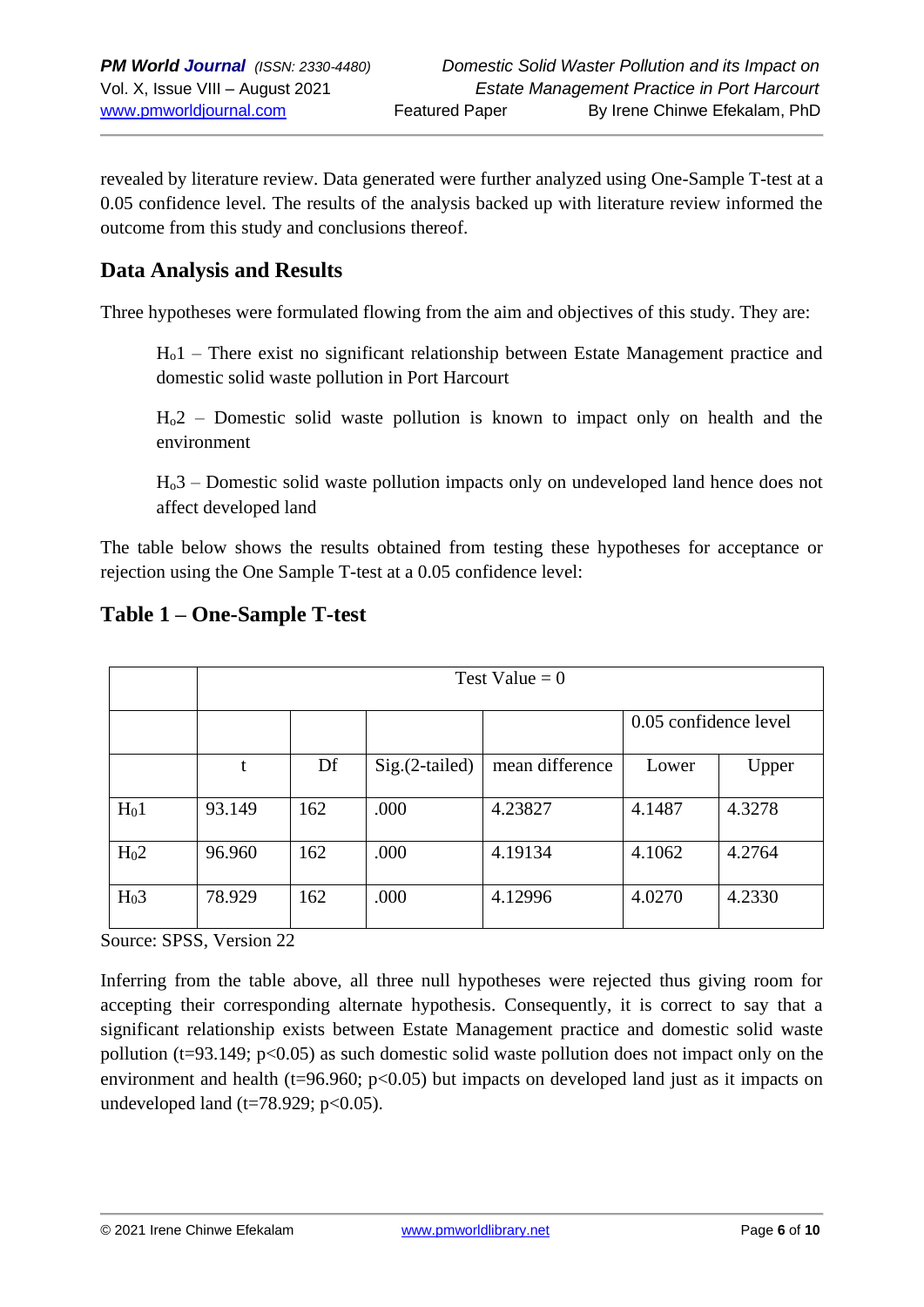## **Discussion of Results**

In rejecting the null hypothesis that there exists no significant relationship between Estate Management practice and solid waste pollution in Port Harcourt, we accept the fact that there is indeed a significant relationship between Estate Management practice and domestic solid waste pollution. This relationship, though an inverse one, is evident in the problems associated with carrying on Estate Management practice in areas where domestic solid waste pollution is high. Such problems include the fact that business is slow as time taken to conclude a deal is usually longer than expected. This takes root from the fact that domestic solid waste pollution causes a fall in the value of real property thereby making the owner reluctant to sell, lease or let out at the crashed values. The proposed buyer, lessee or tenant is also reluctant to proceed with the transaction despite the lower value as it is perceived as tying down capital unnecessarily.

This study revealed that domestic solid waste pollution does not impact only on health and the environment but also on businesses, in this case, Estate Management practice. As such the second null hypothesis was rejected in favour of its alternate hypothesis. One may argue that the impact of domestic solid waste pollution on Estate Management practice is hinged on its impact on land as a resource. This argument is not far from the truth and will be further appreciated in the context of this study since land is the basic and perhaps only resource upon which Estate Management practice is founded.

The generally accepted definition of land to include the solid earth crust and everything permanently fixed to it gives credence to the rejection of the third hypothesis and acceptance of it alternate hypothesis thereby confirming that domestic solid waste pollution impacts also on developed land. All classes of buildings and development on land including open spaces and green areas can be negatively affected by domestic solid waste pollution to very large extents. Consider a situation where an open space or park is indiscriminately converted to domestic solid waste collection centre. Consider the effect of domestic solid waste being dumped in drains, markets, roads and street corners. These ultimately impact on real property developments, their owners and managers.

## **Conclusion**

But for studies and research, it would have been considered false or misleading to link domestic solid waste pollution to Estate Management practice and other human endeavors. This study has interestingly proved that domestic solid waste pollution indeed has a significant negative impact on Estate Management practice principally because it impacts greatly on the very resource (land) upon which Estate Management practice is founded.

Efekalam and Diala (2017) asserted that though urbanization is generally associated with higher income and productivity and a major driver of productivity and growth, this can only be achieved with strict implementation of planned urbanization policies. It is perhaps against this backdrop that Okpala (2003) opined that in many countries of the world, particularly in sub-Saharan Africa,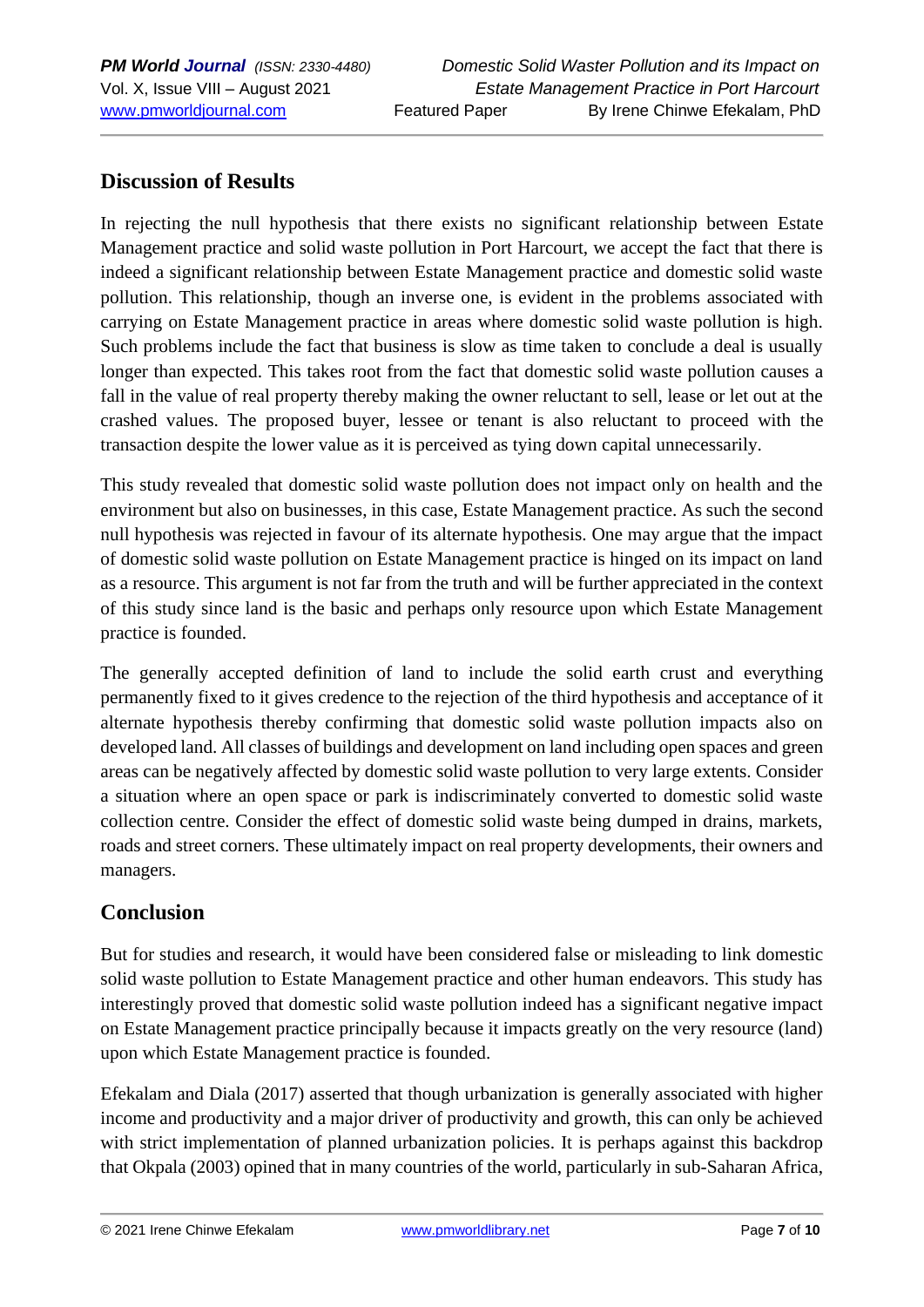urbanization did not bring the promised productivity increases and rising standards of living. It was rather accompanied by slum development in all its shades.

It is therefore put forward that in planning new cities, expanding existing cities and creating new settlements, efforts should be geared towards making adequate provisions for efficient domestic solid waste pollution. Once this provision is overlooked and missed out at the early stages, there are bound to be problems of domestic solid waste pollution which affects not just human health and the environment but also human endeavors, in this case, Estate Management practice.

### **Recommendations**

Domestic solid waste pollution does no one any good. The responsibility for domestic solid waste collection and management in Port Harcourt rests on the government through its agency. Though some efforts are being made in this regard, the efforts seem to be unfelt. The problems of domestic solid waste pollution in Port Harcourt is caused by the seemingly over-population of the city following unplanned urbanization. It is based on the foregoing that this study recommends as follows:

- 1. There is need to scale up the current approach to domestic solid waste management by embracing a more robust and integrated approach which incorporates holistic participation through the process of promotion of good practices where all stakeholders form part of the waste collection and management cycle.
- 2. Government on its part has to truly and fully commit itself to domestic solid waste collection and management by improving financial allocation, waste management facilities, equipment and personnel while providing them with required legal support to enforce regulations on waste disposal and management.
- 3. In order to progressively overcome the problems associated with domestic solid waste pollution in Port Harcourt, there is need to draw up and implement a domestic solid waste management plan in line with global best practices. This is expected to spell out and work towards the realization of targets for waste collection, recycling and management.

#### **Suggestions for further Studies**

This study examined the impact of domestic solid waste pollution on Estate Management practice in Port Harcourt. However, based on findings of this study and certain factors that affected the study, new areas of study were thrown up. These areas include studies based on larger study areas where data collected from larger samples will be used to increase the precision of the analytical results and conclusion. Furthermore, Estate Management as described above has several practices wherein a practitioner can engage in. With the new trend in specialization in different skills, there is need for studies to look into the impact of domestic solid waste pollution on the various practices such as Property Management and Agency.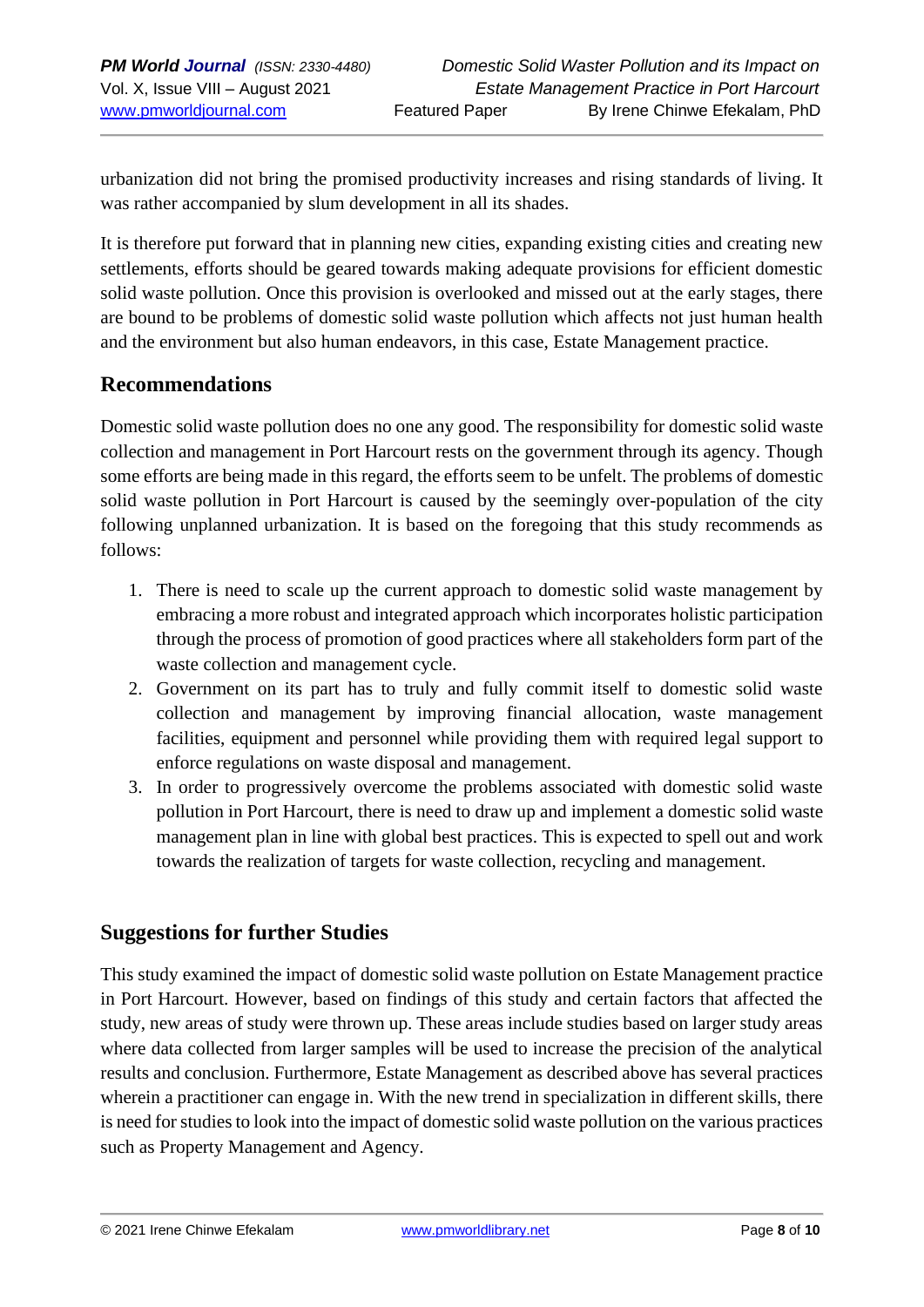### **References**

Adelegan, J. A. (2004) *The history of environmental policy and pollution of water sources in Nigeria (1960 – 2004)* Department of Civil Engineering, University of Ibadan, Nigeria available online on [http://userpage](http://userpage/) fuberline.de/ffu/akumwelt/bc2004/download/adelegan f.pdf

Agwu, K. (2009) Contemporary input resource management housing delivery in Nigeria *Abia State University Environmental Review volume 7, number 1*

Agwu, M. O. (2012) Issues and challenges of solid waste management practice in Port Harcourt City, Nigeria – A behavioral perspective *American journal of social and management sciences Issue 3, Vol 2*

Akujuru, V. A. (2003) Challenges in Estate Management Practice in Present day Nigeria *being a paper presented at a CPD workshop organized by Edo State Branch of NIESV*

Efekalm, I. C. (2016) Developing a mortgage system for financing housing development in Nigeria *being a Ph.D. thesis submitted to the Department of Estate Management, Abia State University, Uturu*

Efekalam, I. C. & Diala, O. A. (2017) Investment in real estate: a catalyst for integrated urban-rural development (A Practical Approach) *being a paper delivered at the NIESV National Conference in Owerri 2021*

Egbu, A and Okoroigwe, D. (2014) *Informal collection of household solid waste in three towns of Anambra State, Nigeria* de gruyter open, doi 10.2478/pesd-2014-0028.8(2)

Eionet, N. D. (2009) *Household waste* (online) Available and retrieved from <https://scp.eionet.europa.eu/definitions/household>

Gbekor, A. (2003) Domestic waste management. *Ghana Environmental Protection Agency (EPA), Accra, Ghana EPA Newsletter 47(5)*

Hemuka, N. N. (2002) *The test of professional competence: a handbook for the Estate Surveyor and Valuer* Ambik Press, Benin

Ifeoluwa, O. B. (2019) Harmful effects and management of indiscriminate solid waste disposal on human and its environment in Nigeria: A review *Global journal of research and review vol 6 No. 1*

Kumar, M. & Prakash, V. (2020) A review on solid waste: its impact on air and water quality in *Journal of Pollution Effects and Control Vol 8, Issue 4*

Nwanekezie, F. O., Efekalam, I. C. and Diala, O. A. (2016) Assessment of Client Satisfaction with the services of Estate Surveyors and Valuers in Niger Delta *Journal of the Environment (JOE) volume 3, issue 2*

Okpala, C. I. (2003) Promoting the positive rural – urban linkages approach to sustainable development and employment creation: the role of UN-HABITAT. Being a paper presented at the FIG Regional Conference, Morrocco